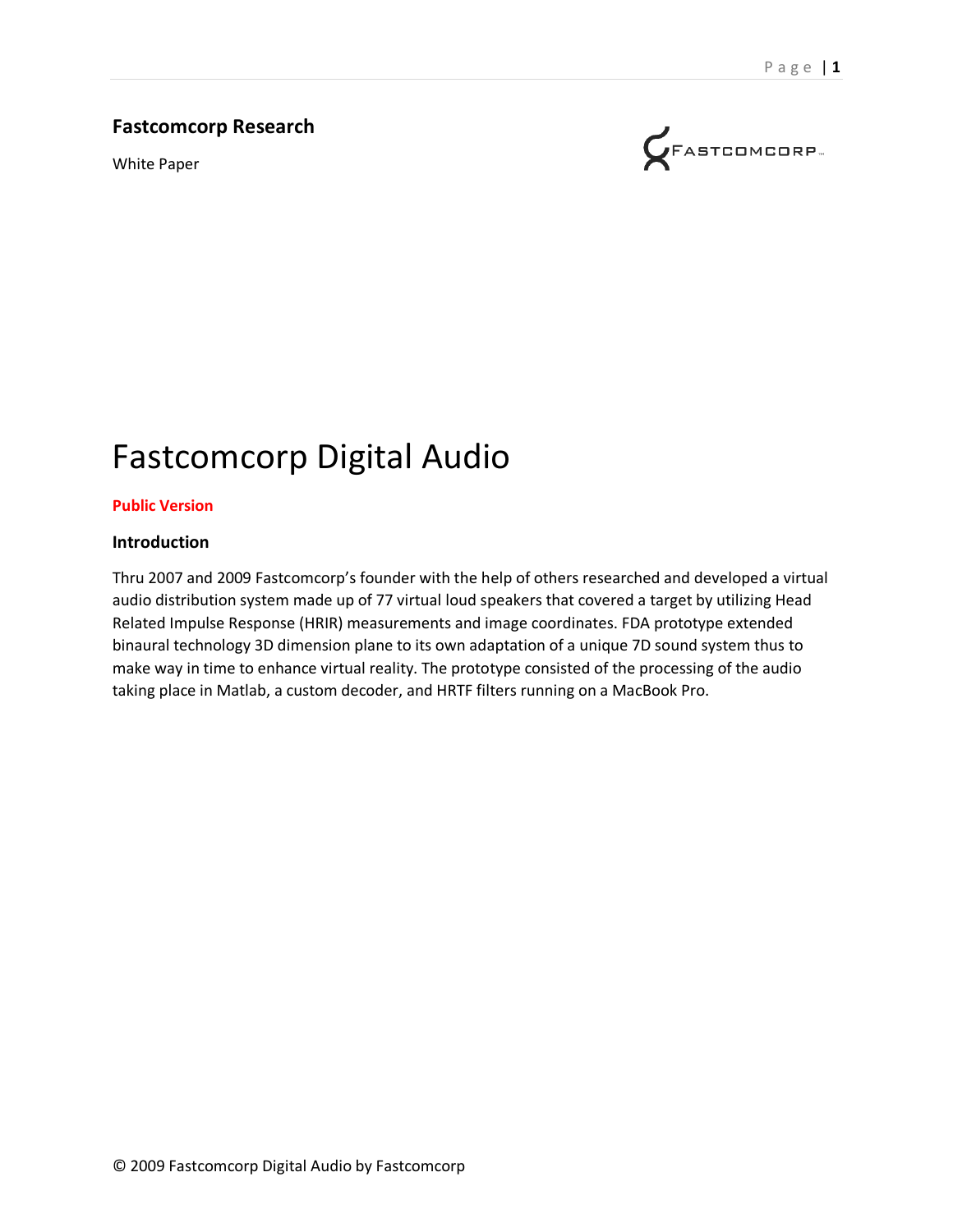The base of Fastcomcorp Digital Audio can be described as a ball in a box. The ball represents the directional plane in which sound comes from in all angles. These angles are right, left, up, and down. The box represents the environment in which the ball is stored. Environment plays a major role in sound because of temperature, reflecting objects (that produce echo), tone manipulation through materials, and quality.

#### **Original Purpose of the Research and Development of FDA**

Develop an audio system that is able to replicate our living environment that we hear with our ears and to enhance the experience of an audience.

# The Virtual Loudspeaker Setup

Fifty-seven of Fastcomcorp's Digital Audio (FDA) virtual loudspeakers are placed around today's 3D audio sphere set that is widely used. In FDA's spherical speaker arrangement there are seven planes filled with speakers. In each plane there are eight speakers which are separated one half of a quadrant, 45 degrees around a circular plane.



Within the seven planes and eight speakers, one on each panel; there is a total of fifty-six virtual loud speakers. There is also a center speaker set in place. This center speaker handles low end sounds such as the bass. Each of the speaker's sound volume is aligned through the support of the (HRIR) measurements.

- (0 °, 0 °) corresponds to a point directly on the ahead
- (0°, 90°) corresponds to a point directly overhead
- (0°, 180°) corresponds to a point directly behind
- (0°, 270°) corresponds to a point below
- (90°, 0°) corresponds to a point directly to the right
- (-90°, 0°) corresponds to a point directly to the left

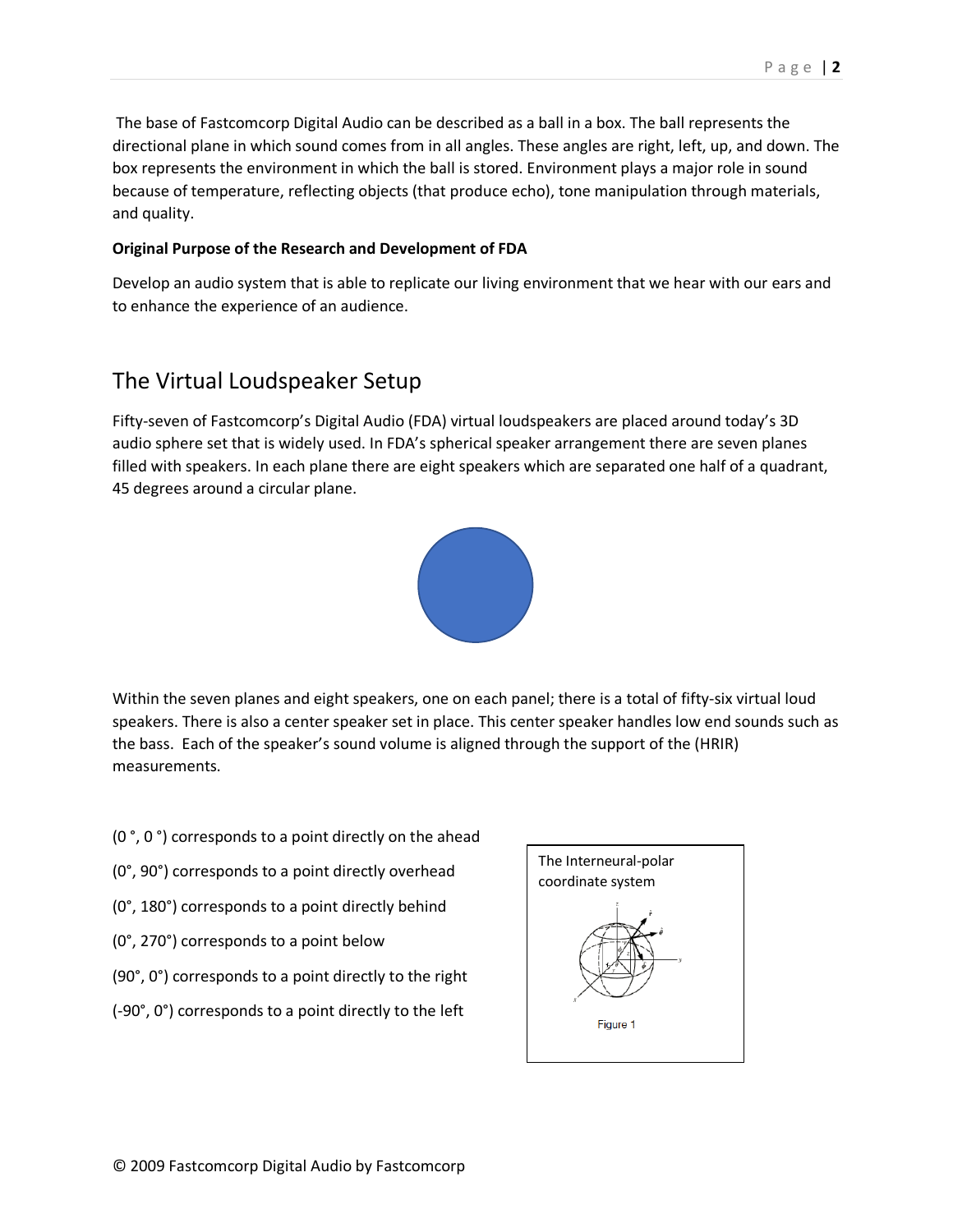The head related sound impulse responses being described are functions of azimuth, elevation, and time. Which are naz(azimuth), nel(elevation), and nt(time). 25 x 50 x 200 3-Dimensional array. The following HRIR values are given for twenty five different azimuths, fifty different elevations, and 200 instants in time.



Binaural technology takes HRIR database and interpolates in where the sound it should be mimicked. Fastcomcorp took the same approach as binaural technology has done through the image coordinates and HRIR database. FDA's interpolation process is more advance and complex. Before we go further one must understand the Cartesian coordinate system, points (X,Y,Z). Because it will help one adapt the following information.

 $X = r \cos(\pi) \cos(\pi)$ 

Y – r cos (phi) sin (theta)

$$
Z = r \sin{(phi)}
$$

As we look back at Fig. 2 we can discern where the direction of sound interpolates with that mathematical formula that binaural sound is produced. The letter h stands for hemisphere, t for time, and x is the plane. Four of the 23 new equations which are htp(t) for the top hemisphere, hb(t) for the bottom hemisphere, Xtp(t) the output for the top, and Xb(t) the output for the bottom.

The top hemisphere htpm(t) which outputs to  $\sim$  and the bottom hemisphere outputs to Xb(t) work together to achieve equilibrium with the other hemispheres to output sound coming from the top and the bottom without clashing to each other waves. There is also little sound

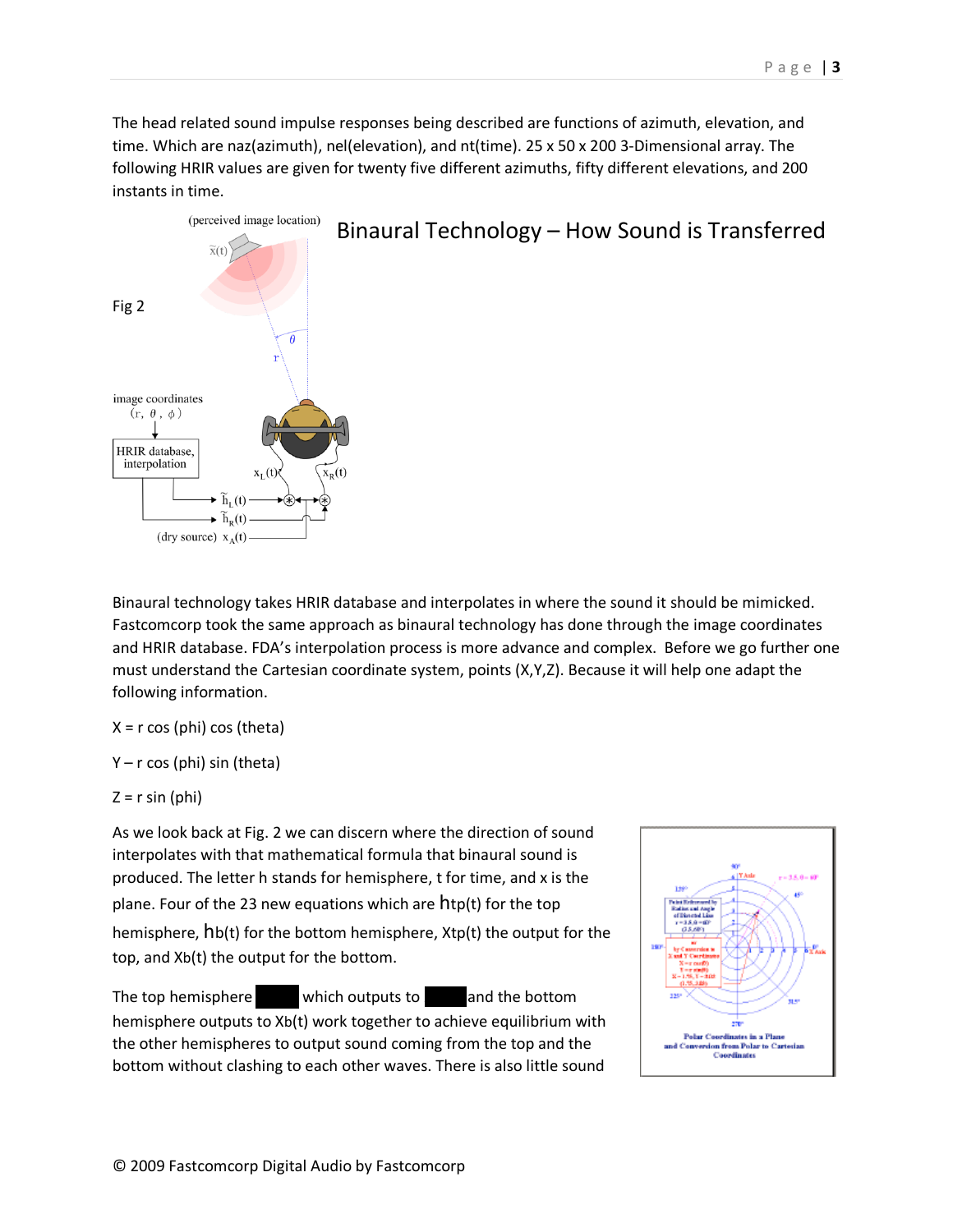wave interference because it has a set volume and distance. The virtual speaker has a sound range of 1.5 ft virtually. so it would not interfere with the other waves. This prevents future problems.

The rest of twenty virtual speakers are set around a 4 dimensional cube outside the 3 dimensional system which is in the inside the inner square in figure 3.

The purpose of the 3 dimensional system is to provide support for the background effects in a recording and enhance the user experience. Such as capturing a recording of someone talking outside a room when the listener is inside a room could listen. Another advantage is that it can reproduce those low end sounds that we hear.



# Live Concert Concept

Let's say that we are watching on television this live concert and we are viewing it from this angle. We can hear the crowd that is around us singing, talking, and people shouting, including the band playing. Remember those load speakers in the concert auditorium that are too loud? Or those annoying sounds that prevent you from enjoying the concert?

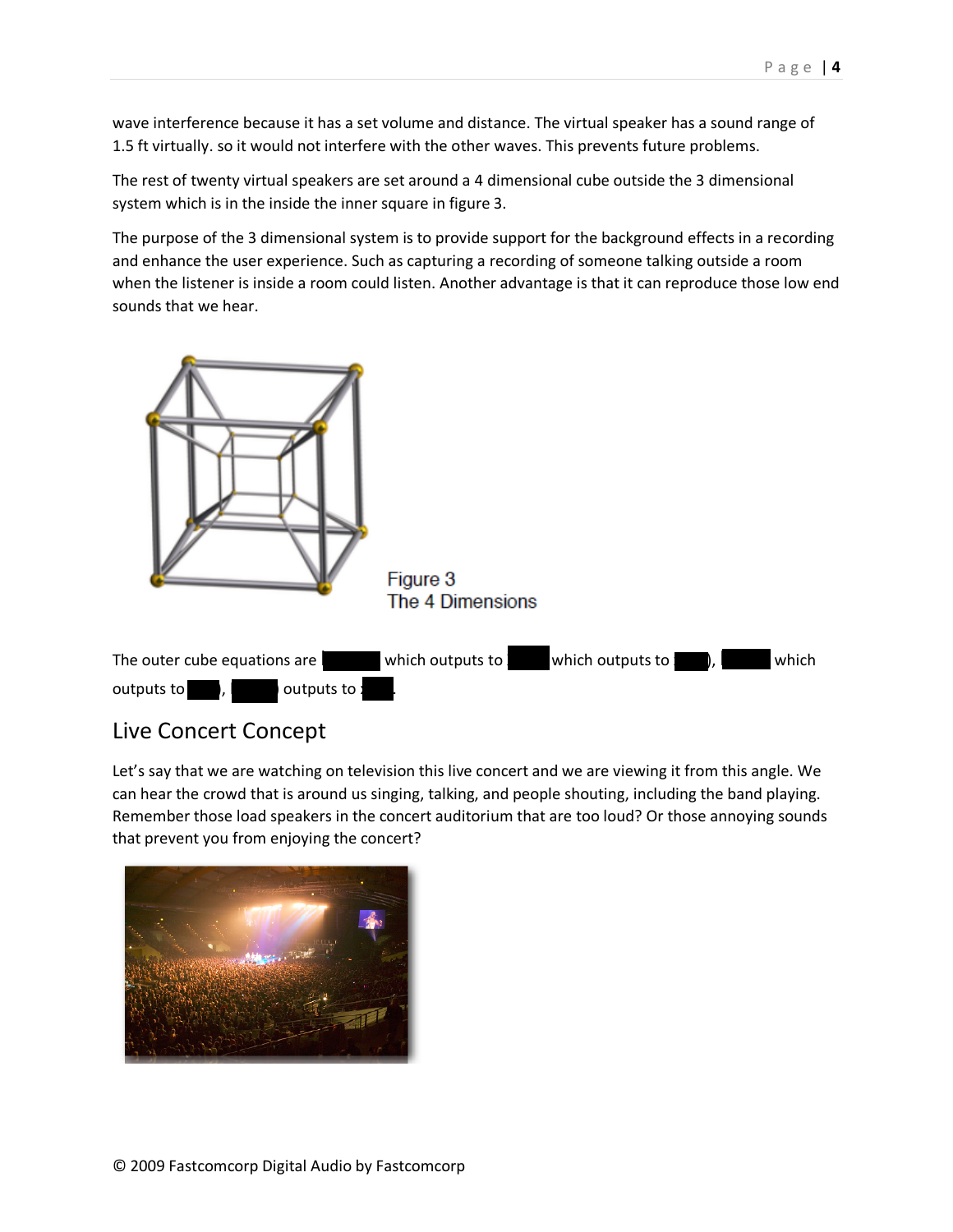FDA can take care of that during the editing process by putting into the sound mix controller crowd sound environment. One would start mixing with the 4 dimensional system. The dimension system would play back the edited version of the crowd around the angle it was recorded shouting and singing with a little low end sound. It would be perfectly mixed along with the people next to one from the angle shouting or singing along. The two main advantages to a system such as this are the enhancement of the user experience and giving the sound engineer room to be creative with little limitations.

## The Principles of Fastcomcorp Digital Audio

The **Hudgens-Fresnel Principle** named after a Dutch physicist's Christiaan Huygens and French physicist Austin-Jean Fresnel who both came to the conclusion that one can produce an acoustical field within a volume that can be expressed as an integral. (One can apply this into wave propagation in **Far Field Limit** and in **Near Filed Diffraction**).



$$
p(\mathbf{x}) = p_{\text{incident}}(\mathbf{x}) - \frac{1}{4\pi} \iint_{\text{Surface}} (G(|\mathbf{x} - \mathbf{y}|, f)\hat{\mathbf{n}}.\mathbf{v}(\mathbf{y}) - p(\mathbf{y})\hat{\mathbf{n}}.\nabla' G(|\mathbf{x} - \mathbf{y}|, f))d\mathbf{y}
$$

It states that the sound pressure is completely determined within a volume free of sources, if sound pressure and velocity are determined in all points on its surface. Therefore any sound field can be constructed, if sound pressure and acoustic velocity are restored on all points of the surface of its volume. Which is the underlining.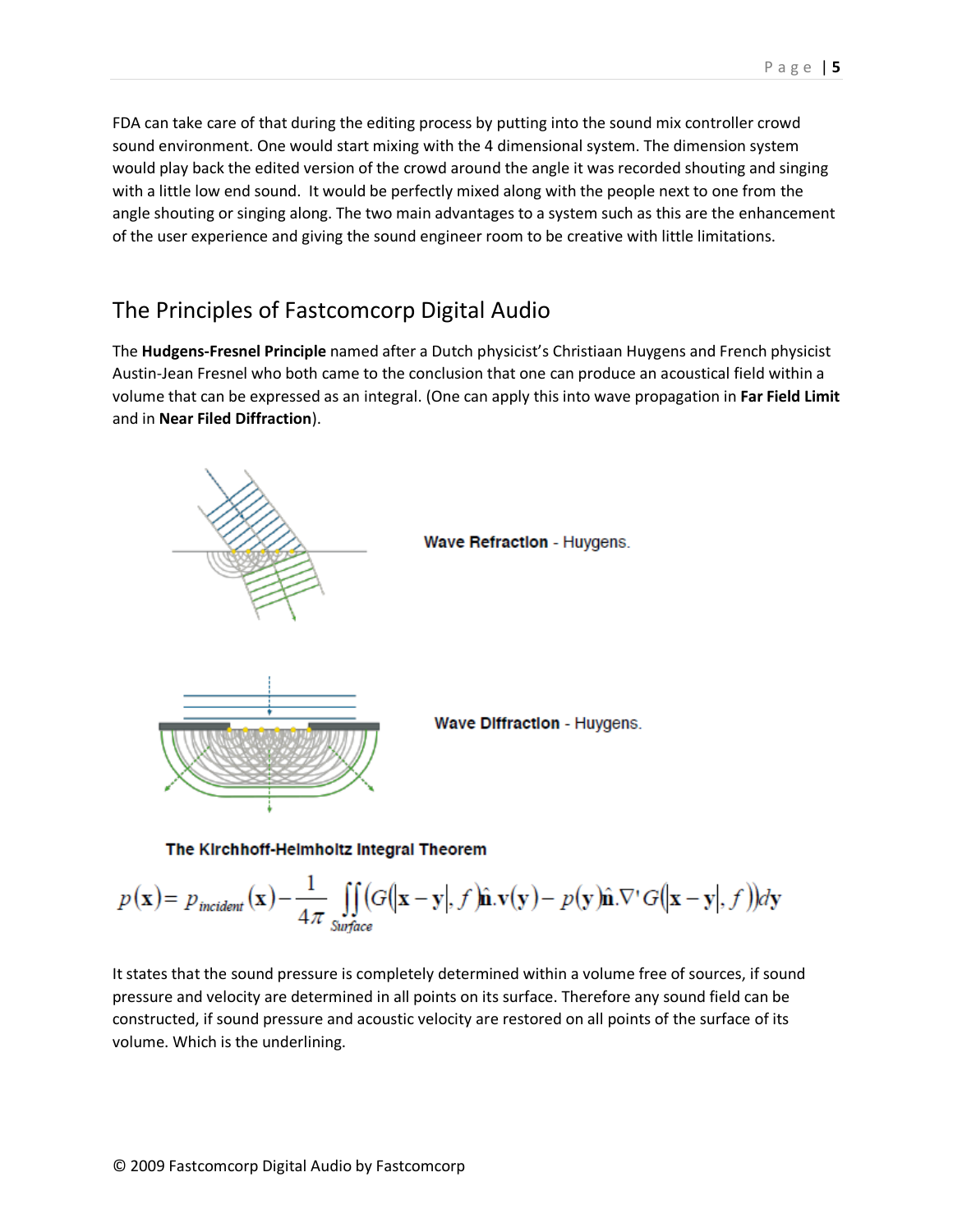## **Wave Field Synthesis**



It is based on **Huygens 'Principle** which states that any wave front can be regarded as a superposition of elementary spherical waves. Which can be synthesized from such elementary waves, this is backed by **The Klrchhoff-Helmholtz Integral**. WFS is a spatial audio rendering technique, characterized by creation of virtual acoustic environments.

It produces artificial wave fronts synthesized by a large number of individually driven speakers. Such wave fronts seem to originate from virtual starting point, the virtual source or notional source. Contrary to traditional specialization techniques such as stereo, the localization of virtual sources in WFS does not depend on or change with the listener's position.

# Development of a Theory

*There are 7 dimensions of sound in our living environment, not three. The seventh dimension defines the rest. But it could be that there is more than 7 dimensions or an undiscovered equation*.

#### **Support**

- 1. Environment plays a major role in acoustics.
- 2. The speed of sound is variable and it depends on the temperature and the properties of the substance of which the wave is traveling through.
- 3. Direction of sound is taken care of but what about the sounds that we hear with our ears outside an enclosed room that are dimmed.
- 4. There are 7 major notes and notes in music C, D, E, F, G, A, B.